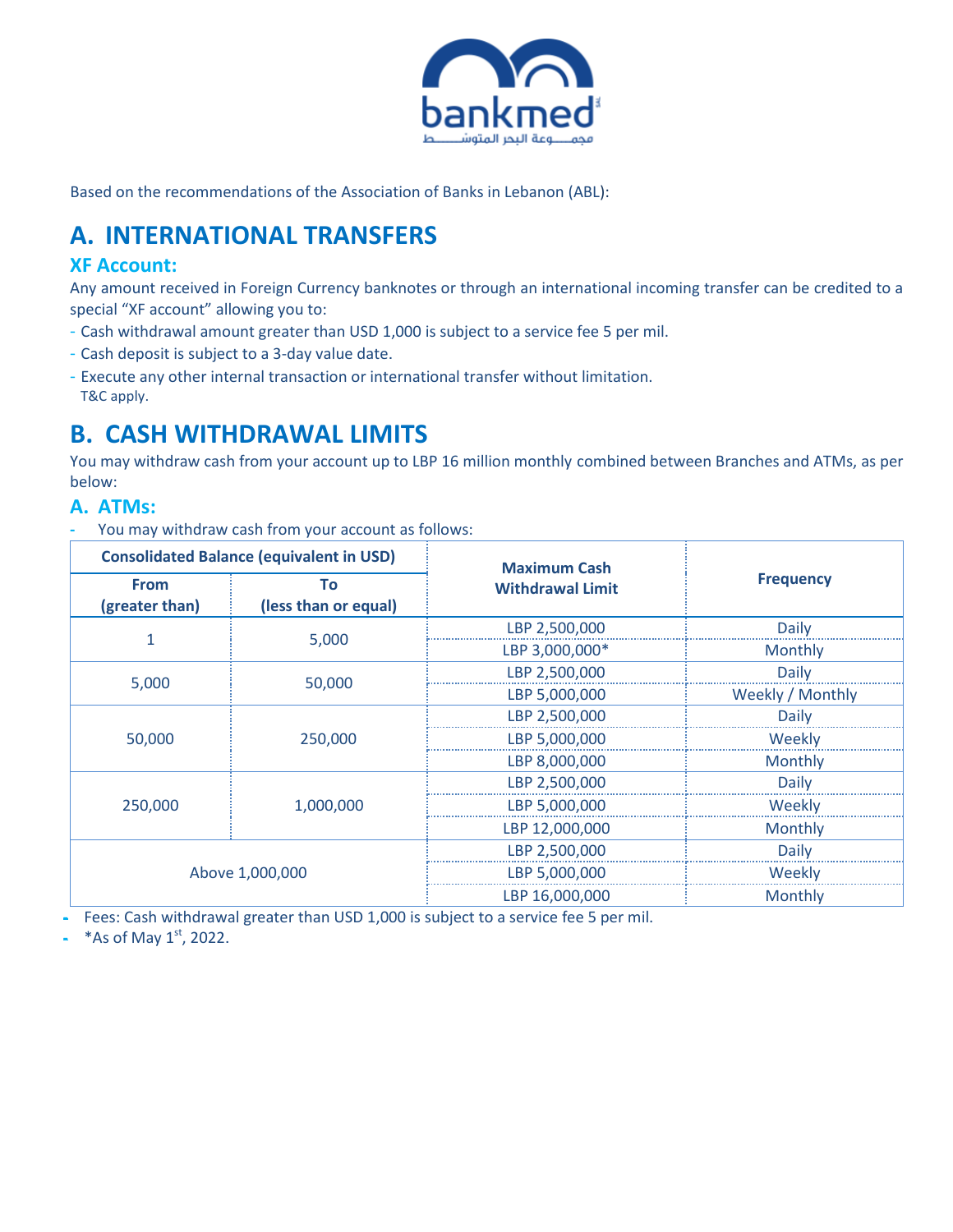#### **B.ATM and Branches:**

**-** In line with BDL Circular 161, you can withdraw cash amounts from your LBP accounts at Sayrafa rate and up to your monthly maximum Cash withdrawal limit. T&C apply. The converted amount will be counted within your monthly withdrawal limit.

| <b>Consolidated Balance (equivalent in USD)</b> |                             | <b>Maximum Cash</b>     |                  |  |
|-------------------------------------------------|-----------------------------|-------------------------|------------------|--|
| From<br>(greater than)                          | 0 C<br>(less than or equal) | <b>Withdrawal Limit</b> | <b>Frequency</b> |  |
|                                                 | 5,000                       | LBP 3,000,000*          | Monthly          |  |
| 5,000                                           | 50,000                      | LBP 5,000,000           | Monthly          |  |
| 50,000                                          | 250,000                     | LBP 8,000,000           | Monthly          |  |
| 250,000                                         | 1,000,000                   | LBP 12,000,000          | Monthly          |  |
|                                                 | Above 1,000,000             | LBP 16,000,000          | Monthly          |  |

**-** Fees: Cash withdrawal amount greater than USD 1,000 is subject to a service fee 5 per mil.

- \*As of May 1<sup>st</sup>, 2022.

# **C. Transfer Limits**

#### **A. BDL Circular 151**

You may convert through MedOnline, MedMobile, ATM, ITM or at the Branch counter from your foreign currency account to an LBP account based on market rate as per BDL basic circular 151, as following:

| <b>Consolidated Balance (equivalent in USD)</b> |                            | <b>Maximum</b>                                  | <b>Maximum</b>                                  |                  |
|-------------------------------------------------|----------------------------|-------------------------------------------------|-------------------------------------------------|------------------|
| <b>From</b><br>(greater than)                   | ۱o<br>(less than or equal) | <b>Transfer Limit</b><br><b>In LBP Currency</b> | <b>Transfer Limit</b><br><b>In USD Currency</b> | <b>Frequency</b> |
|                                                 | 250,000                    | LBP 12,000,000                                  | <b>USD 1.500</b>                                | <b>Monthly</b>   |
| 250,000                                         | Above 1,000,000            | LBP 24,000,000                                  | <b>USD 3,000</b>                                | <b>Monthly</b>   |

#### **B. BDL Circular 161**

You may convert through MedOnline, MedMobile, ATM , ITM or at the Branch counter from your LBP account to a USD account based on Sayrafa rate as per BDL circular 161, as following. T&C apply.

| <b>Consolidated Balance (equivalent in USD)</b> |                             | <b>Maximum Cash</b>   |                  |  |
|-------------------------------------------------|-----------------------------|-----------------------|------------------|--|
| From<br>(greater than)                          | l O<br>(less than or equal) | <b>Transfer Limit</b> | <b>Frequency</b> |  |
|                                                 | 5,000                       | LBP 3,000,000*        | Monthly          |  |
| 5,000                                           | 50,000                      | LBP 5,000,000         | Monthly          |  |
| 50,000                                          | 250,000                     | LBP 8,000,000         | Monthly          |  |
| 250,000                                         | 1,000,000                   | LBP 12,000,000        | Monthly          |  |
| Above 1,000,000                                 |                             | LBP 16,000,000        | Monthly          |  |

- Download the latest version of MedMobile app.

- Fees: Conversion fee 1%.

- \*As of May 1st, 2022.

# **D. CARDS**

### **Debit Card LBP & USD currencies:**

**A.** Your LBP and USD debit cards has been set for local use in LBP only at various Points of Sale (POS) as shown in the following table:

| <b>Card Type</b> | <b>Maximum Daily Limit</b> | <b>Maximum Weekly Limit</b> | <b>Maximum Monthly Limit</b> |
|------------------|----------------------------|-----------------------------|------------------------------|
| Pearl            | LBP 15,200,000             | LBP 45,750,000              | LBP 120,000,000              |
| Platinum         | LBP 15,200,000             | LBP 45,750,000              | LBP 120,000,000              |
| Youth            | LBP 6,400,000              | LBP 33,750,000              | LBP 90.000.000               |
| Classic.         | LBP 6.400.000              | LBP 33,750,000              | LBP 90.000.000               |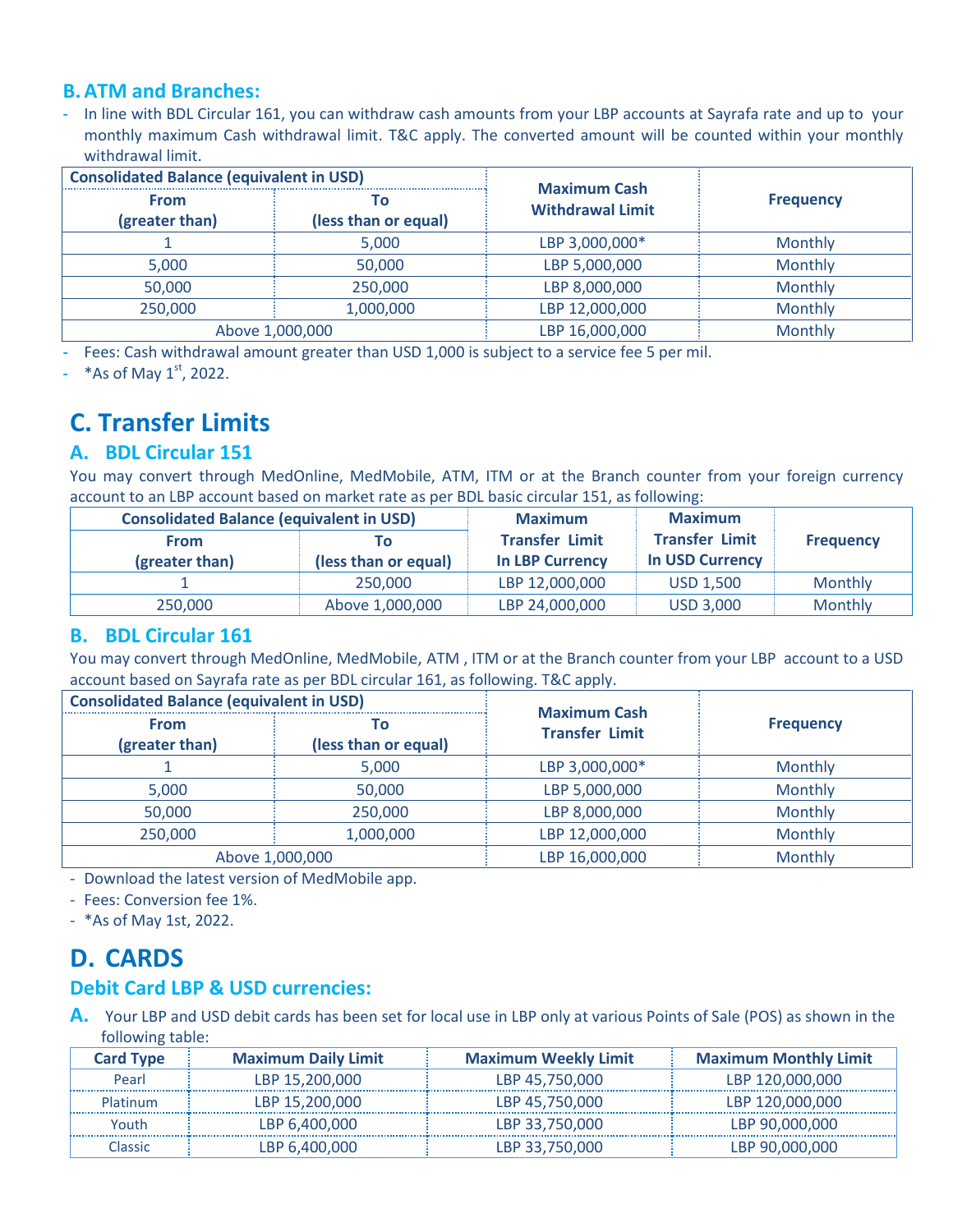- **B.** Your USD debit card balance has been set for local use only at various Points of Sale (POS).
	- Online Shopping:
	- Shopping from inside Lebanon (through a local e-commerce payment gateway) has been set as follows:

| <b>Daily Limit</b> | <b>Weekly Limit</b> | <b>Monthly Limit</b> |
|--------------------|---------------------|----------------------|
| LBP 5,000,000      | LBP 15,000,000      | 30,000,000           |

- Shopping from outside or inside Lebanon (through an International e-commerce payment gateway) has been prohibited.
- For both local and international use, you may visit your nearest Bankmed Branch and apply for a Prepaid Card, load it with USD or Euro cash notes, or Link your debit card to an XF account loaded with transfers received from abroad.

#### **Credit Card in LBP currency:**

- **A.** You can spend locally at various Points of Sale (POS ) placed at merchant outlets up to your credit card limit.
- **B.** Online Shopping:
	- Shopping from inside Lebanon (through a local e-commerce payment gateway) is set up to your total credit card limit.
	- Shopping from outside or inside Lebanon (through an International e-commerce payment gateway) has been prohibited
	- For both local and international use, you may visit your nearest Bankmed Branch and apply for a Fresh Funds Prepaid Card and load it with USD or Euro cash notes or Link your Debit Card to an XF account loaded with transfers received from abroad.

#### **Credit Card in Foreign currency (USD & EUR currencies):**

- **A.** Your credit card will be set for local and international use at various Points of Sale (POS).
- **B.** You may use your card outside Lebanon or online based on following limits\*and additional conditions:

| <b>Card Type</b>   | <b>Card Currency</b> | <b>International and/or Online Aggregate limit</b> | <b>Frequency</b> |
|--------------------|----------------------|----------------------------------------------------|------------------|
| <b>Infinite</b>    | USD                  | <b>USD 100</b>                                     | Monthly          |
| <b>World Elite</b> | <b>USD</b>           | <b>USD 100</b>                                     | Monthly          |
| Signature          | <b>USD</b>           | <b>USD 50</b>                                      | Monthly          |
| Platinum           | USD/EUR              | USD/EUR 25                                         | Monthly          |
| <b>Business</b>    | <b>USD</b>           | <b>USD 25</b>                                      | Monthly          |
| Gold               | <b>USD</b>           | <b>USD 15</b>                                      | Monthly          |
| Classic            | <b>USD</b>           | <b>USD 15</b>                                      | Monthly          |
| Inet (credit card) | USD                  | USD <sub>0</sub>                                   |                  |

Additional Conditions:

- Cardholder shall maintain an account at Bankmed with a minimum balance of USD50,000 or its equivalent as of November 2021.
- Cardholder shall not be eligible nor benefit from BDL circular 158 at Bankmed.
- In case the Cardholder holds more than one USD/EUR credit card, the International and/or Online aggregate limit is set only on one card having the highest International limit.
- In case the Cardholder holds more than one supplementary card, only the first issued supplementary card will benefit from the International and/or Online aggregate limit set for the main cardholder.
- C. Important Information: As of July 1<sup>st</sup>, 2022, your credit card limit is set for local use only at various Points of Sale (POS). To benefit from International spending limits, please load your card with Fresh Funds USD or Euro notes . Also, you may apply for a Fresh Funds Prepaid card in USD or EUR currency at your nearest Bankmed branch.
- **D.** You may withdraw cash inside Lebanon only. Your cash withdrawal limit is set at 10% of your total card limit up to LBP 300,000 monthly (the amount will be withdrawn in LBP currency and not in foreign currency).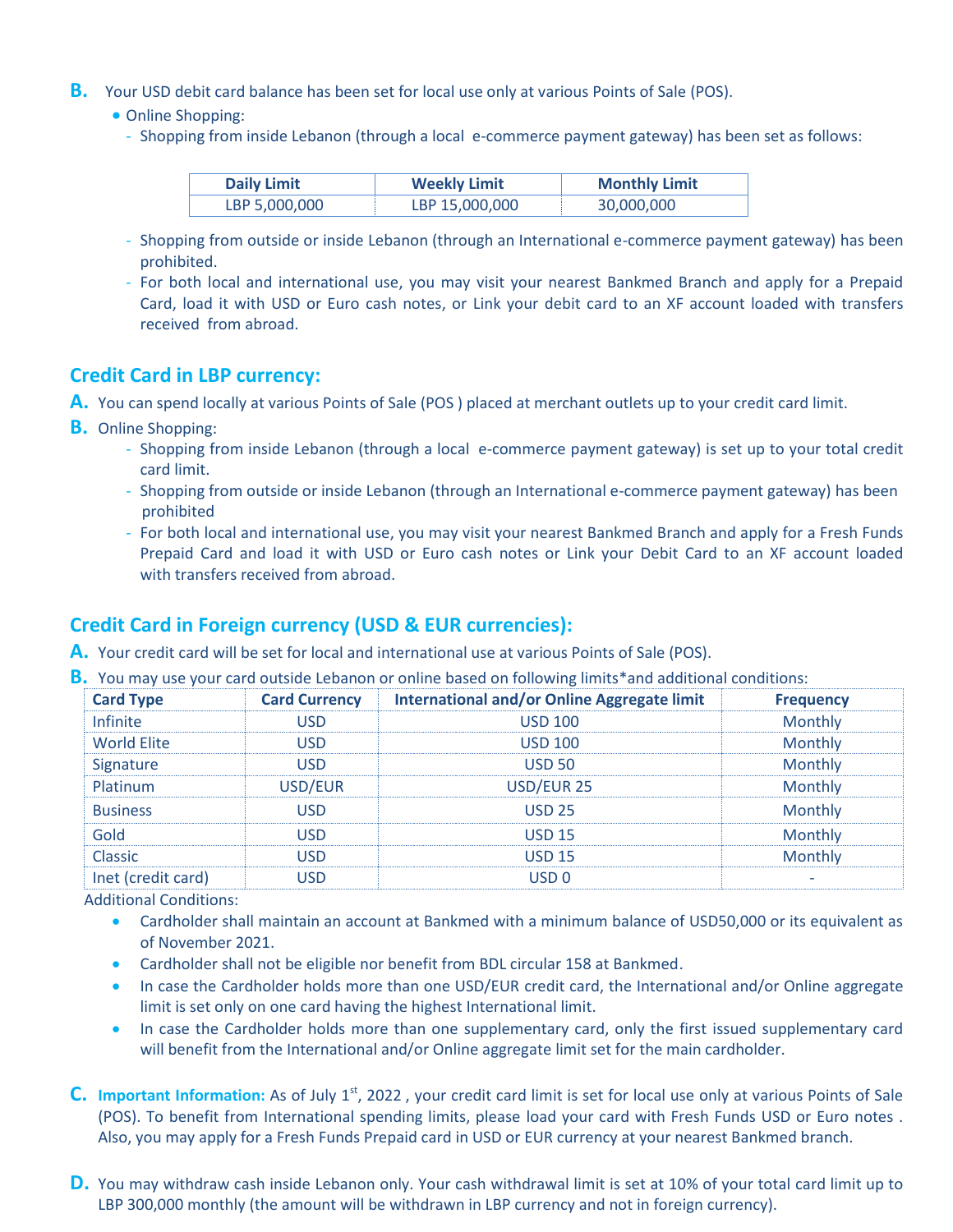#### **MedMiles Reward Program**

As of May 16<sup>th</sup>, 2022 transferring miles between different cardholders will be disabled. Therefore, transfer miles will be limited within same main MedMiles cardholders.

#### **Prepaid Card in LBP currency:**

- **A.** Your prepaid card will be set for local use only at various Points of Sales (POS).
- **B.** For both local and international use, you may visit your nearest Bankmed Branch and apply for a Fresh Funds prepaid card and load it with USD or Euro cash notes or link your Debit Card to an XF account loaded with transfers received from abroad.

#### **Prepaid Card in USD/EUR currency:**

For both local and international use, you may visit your nearest Bankmed Branch and apply for a Fresh Funds prepaid card and load it with USD or Euro cash notes or link your Debit Card to an XF account loaded with transfers received from abroad.

**Thank you for understanding**

**Note**: The above terms and conditions may change from time to time. Updated on May, 31 2022.

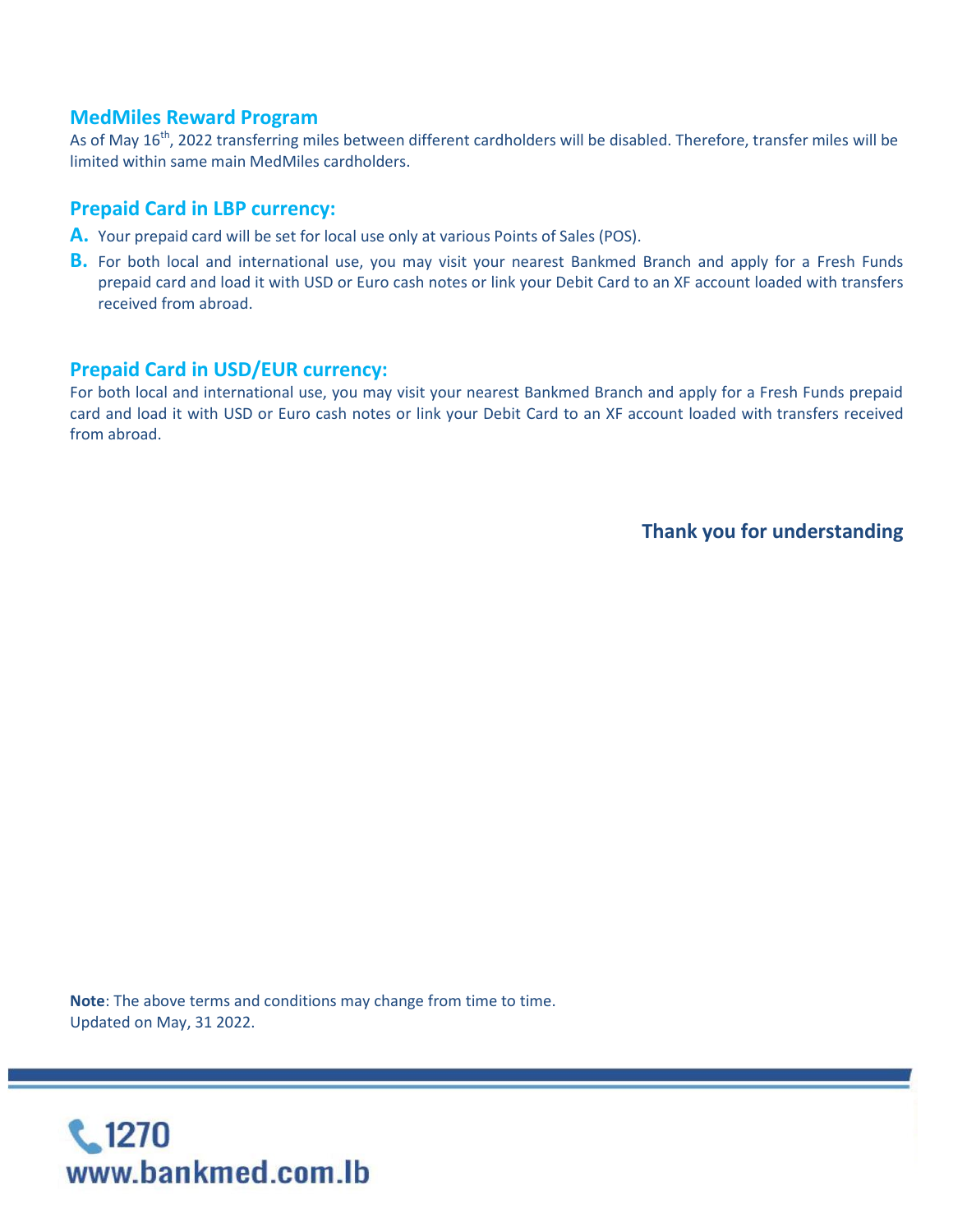

# **بنا ًء على توصيات جمعية مصارف لبنان.**

## **أ- الحواالت الواردة من خارج لبنان حسابXF**

من خلال حساب XF، يمكنك تحويل أي مبلغ بالعملة الأجنبية الى خارج لبنان، أو استلام أي حوالات واردة من خارج لبنان<sub>.</sub> بالإضافة إلى الميزات التالية:

- تطبق رسوم ‰ 5 على السحوبات النقدية أكثر من 1,000 دوالر أمريكي : **-**
	- **-** استحقاق المبلغ بعد 3 أيام من بتاريخ االيداع ال يخضع الى عمولة
	- **-** تنفيذ أي معاملة داخلية أخرى أو تحويل إلى خارج لبنان دون أي قيود تطبق الشروط والأحكام.

### **ب- الحد االقصى للسحوبات النقدية**

يُحدد المبلغ الأقصىي للسحب النقدي من حسابك بعملة الليرة اللبنانية لغاية 16 مليون ليرة شهرياً، وذلك من أي فرع أو جهاز صراف الألي تابع للمصرف، على الشكل التالي:

## **أ- أجهزة الصراف اآللي**

**-** يحدد المبلغ األقصى للسحب النقدي على الشكل التالي:

|                   |                              | مجموع رصيد الحساب<br>(ما يوازي بعملة الدولار الأمريكي) |         |
|-------------------|------------------------------|--------------------------------------------------------|---------|
| وتيرة السحب       | الحد الاقصى للسحب            |                                                        |         |
|                   |                              | أقل من أو مساوي                                        | أكثر من |
| يوميا             | $J_{.}J_{.}2,500,000$        |                                                        |         |
| شهريأ             | $J. J.3,000,000*$            | 5,000                                                  | 1       |
| يوميا             | $J_{.}J_{.}2,500,000$        |                                                        |         |
| اسبوعياً / شهرياً | $J_{.}J_{.}5,000,000$        | 50,000                                                 | 5,000   |
| يوميا             | $J_{.}J_{.}2,500,000$        |                                                        |         |
| أسبوعيا           | $J_{.}J_{.}5,000,000$        | 250,000                                                | 50,000  |
| شهريأ             | $J_{.}J_{.}8,000,000$        |                                                        |         |
| يوميا             | $J_{.}J_{.}2,500,000$        |                                                        |         |
| أسبوعيأ           | J. J 5,000,000               | 1,000,000                                              | 250,000 |
| شهريأ             | $J_{.}J_{.}12,000,000$       |                                                        |         |
| يوميا             | $J_{.}J_{.}2,500,000$        |                                                        |         |
| أسبوعيا           | $J_{\cdot}$ J $\,$ 5,000,000 | أكثر من1,000,000                                       |         |
| شهريأ             | $J_{.}J_{.}16,000,000$       |                                                        |         |

- تطبق رسوم ‰ 5 على السحوبات النقدية أكثر من 1,000 دوالر أمريكي **-** الرسوم:
	- **-** \*اعتبارا من 1 أيار، 2022

## **ب- أجهزة الصراف اآللي و الفروع:**

استنادًا إلى تعميم مصرف لبنان رقم 161, يُمكنكم سحب مبلغ نقدي بالدولار من حساباتكم بالليرة اللبنانية على سعر منصة صيرفة، وذلك ضمن الحد األقصى الشهري للسحب النقدي: تطبق الشروط واألحكام. سيتم احتساب هذا الحد ضمن مجموع الحد االقصى للسحب الشهري.

| وتيرة السحب | الحد الاقصى للسحب        | مجموع رصيد الحساب<br>(ما يوازي بعملة الدولار الأمريكي) |         |
|-------------|--------------------------|--------------------------------------------------------|---------|
|             |                          | أقل من أو مساوي                                        | أكثر من |
| سهريا       | U.U 3,000,000 $*$        | 5,000                                                  |         |
| شهريأ       | <u>ل 5,000,000 ل</u>     | 50,000                                                 | 5,000   |
| شهريا       | J. J.8,000,000           | 250,000                                                | 50,000  |
| شهريا       | <u>ل 12,000,000 ل</u>    | 1,000,000                                              | 250,000 |
| شهريـ       | <u>ل 16,000,000 ل</u> .ل | أكثر من1,000,000                                       |         |

تطبق رسوم ‰ 5 على السحوبات النقدية أكثر من 1,000 دوالر أمريكي **-** الرسوم:

**-** \*اعتبارا من 1 أيار، 2022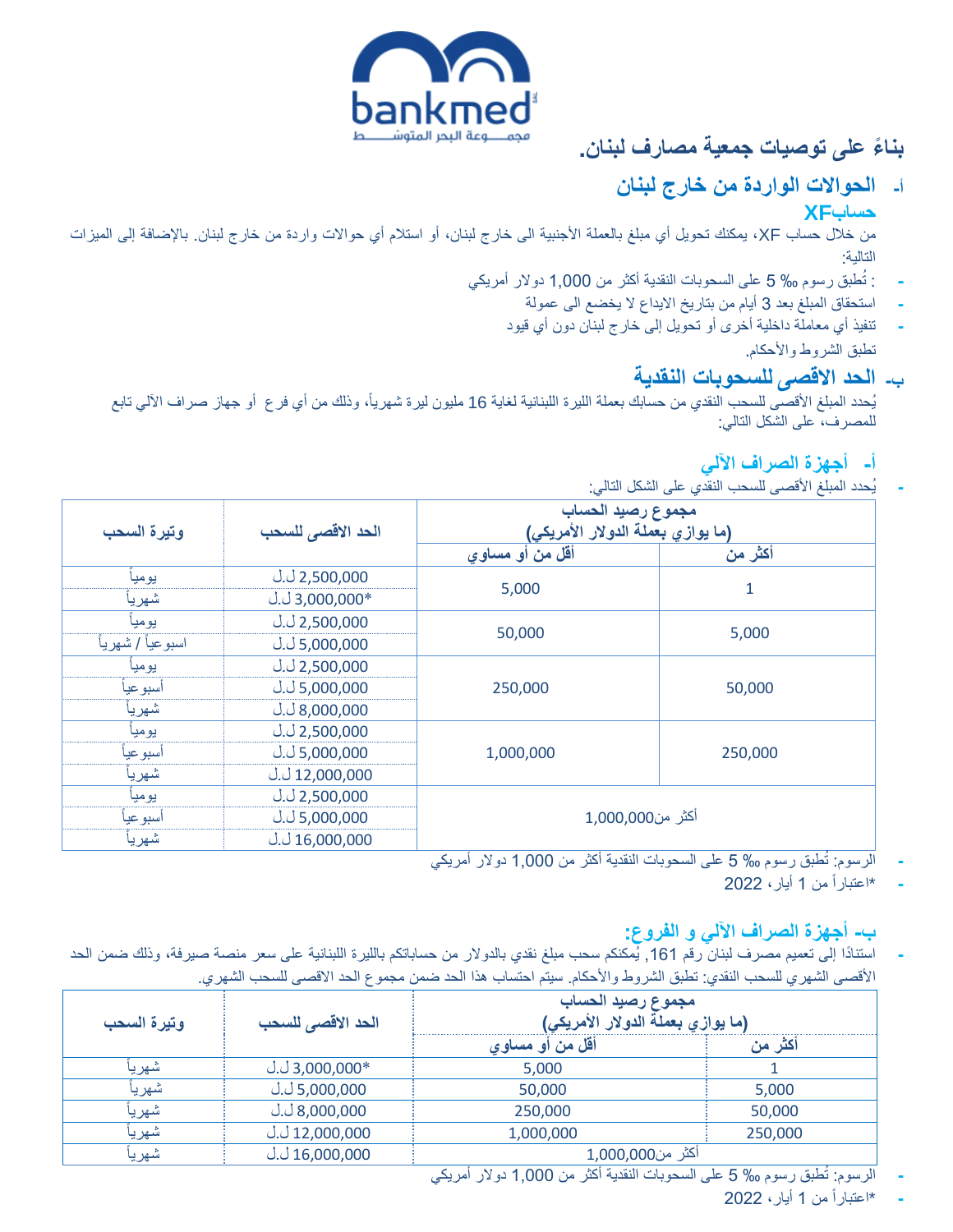## **ج- الحد االقصى للتحويل**

# **أ- تعميم مصرف لبنان رقم 151**

**-** يمكنك التحويل من حسابك بالعملة األجنبية إلى حسابك بعملة الليرة اللبنانية من خالل منصاتنا االلكترونية MedOnline وMedMobile ، أجهزة الصراف الألي والتفاعلي أو من خلال أحد فروعنا، وذلك وفقاً لسعر سوق الصرف المعتمد، عملاً بتطبيق تعميم مصرف لبنان رقم 151.

| وتيرة التحويل | الحد الاقصى للتحويل<br>بعملة الدولار الأمريكي | الحد الاقصى للتحويل<br>بعملة الليرة اللبنانية | مجموع رصيد الحساب<br>(ما يوازي بعملة الدولار الأمريكي) |         |
|---------------|-----------------------------------------------|-----------------------------------------------|--------------------------------------------------------|---------|
|               |                                               |                                               | اقل من أو مساوي مس                                     | أكثر من |
| شهريا         | ِ 1,500 دولار أميرك <i>ي</i>                  | <u>ل 12,000,000</u>                           | 250,000                                                |         |
| شهريا         | 3,000 دولار أميركى                            | .J 24,000,000                                 | أكثر من 1,000,000                                      | 250,000 |

## **ب- تعميم مصرف لبنان رقم 161**

**-** يمكنك التحويل من حسابك بعملة الليرة اللبنانية إلى حسابك بعملة الدوالر األمريكي من خالل منصاتنا االلكترونية MedOnline ، MedMobile ، أجهزة الصراف الألبي والتفاعلي أو من خلال أحد فروعنا، وفقاً لسعر منصة صيرفة، وذلك عملاً بتطبيق تعميم مصرف لبنان رقم 161. تطبق الشروط والأحكام.

| وتيرة التحويل | الحد الاقصى للتحويل<br>بعملة الدولار الأمريكي | مجموع رصيد الحساب<br>(ما يوازي بعملة الدولار الأمريكي) |         |
|---------------|-----------------------------------------------|--------------------------------------------------------|---------|
|               |                                               | أقل من أو مساوي                                        | أكثر من |
| شهريا         | $J. J.3,000,000*$                             | 5,000                                                  |         |
| شهريأ         | ن 5,000,000 ك.ل                               | 50,000                                                 | 5,000   |
| شهريأ         | $J_{\cdot}$ J 8,000,000                       | 250,000                                                | 50,000  |
| شهريا         | <u>ل 12,000,000 ل</u>                         | 1,000,000                                              | 250,000 |
| شهريا         | <u>ل 16,000,000 ل</u>                         | أكثر من 1,000,000                                      |         |

#### - يرجى تحديث تطبيق MedMobile

تطبق رسوم %1 على التحاويل - الرسوم:

- \*اعتبارا من 1 أيار، 2022

### **د- البطاقات**

### **أ- بطاقة الدفع الفوري Card Debit بعملة الليرة اللبنانية وعملة الدوالر األمريكي**

يُحدد المبلغ الأقصى لاستخدام بطاقات الدفع الفوري بعملتي الليرة اللبنانية والدولار الأمريكي حصراً داخل الآراضي اللبنانية وفي مختلف نقاط البيع على الشكل التالي:

| الوتيرة                |                |                         |             |
|------------------------|----------------|-------------------------|-------------|
| شهر با                 | اسبو عيا       | يوميا                   | نوع البطاقة |
| <u>ل ل 120,000,000</u> | ى 45,750,000   | 15,200,000 ل.ل          | Pearl       |
| <u>ن 120,000,000</u>   | ل.ل 45,750,000 | <u>ل ل 15,200,000 ل</u> | Platinum    |
| ل.ل 90,000,000 $\mu$   | 33,750,000 ل.ل | <u>ل.ل 6,400,000</u>    | Youth       |
| ں 90,000,000 ل.ل       | ى 33,750,000   | <u>ل.ل 6,400,000</u>    | Classic     |

- **-** يحدد استخدام بطاقات الدفع الفوري بعملة الدوالر األمريكي حصرا داخل االراضي اللبنانية وفي مختلف نقاط البيع.
	- **-** للتسوق عبر اإلنترنت:
- **-** إن المبلغ االقصى للتسوق من داخل لبنان )من خالل بوابة الدفع اإللكترونية المحلية( محدد على الشكل التالي:

| الوتير ة          |                                    |                 |  |  |
|-------------------|------------------------------------|-----------------|--|--|
| شهريه             | اسبو عيا                           | يوميا           |  |  |
| بل. 30,000,000 ك. | $J_{\cdot}$ $J_{\cdot}$ 15,000,000 | ن 5,000,000 ك.ل |  |  |

- **-** إن المبلغ االقصى للتسوق من داخل أو خارج لبنان )من خالل بوابة الدفع اإللكترونية الغير محلية(: محظور حاليا
- **-** للتسوق من داخل أو خارج لبنان أو عبر االنترنت، يمكنك الحصول من أي فرع Bankmed على بطاقه الدفع المسبق Funds Fresh Prepaid Card وتعبئتها نقداً بعملة الدولار الأمريكي أو اليورو، أو من خلال تعبئة بطاقة الدفع الفوري بتحويلات واردة من الخارج.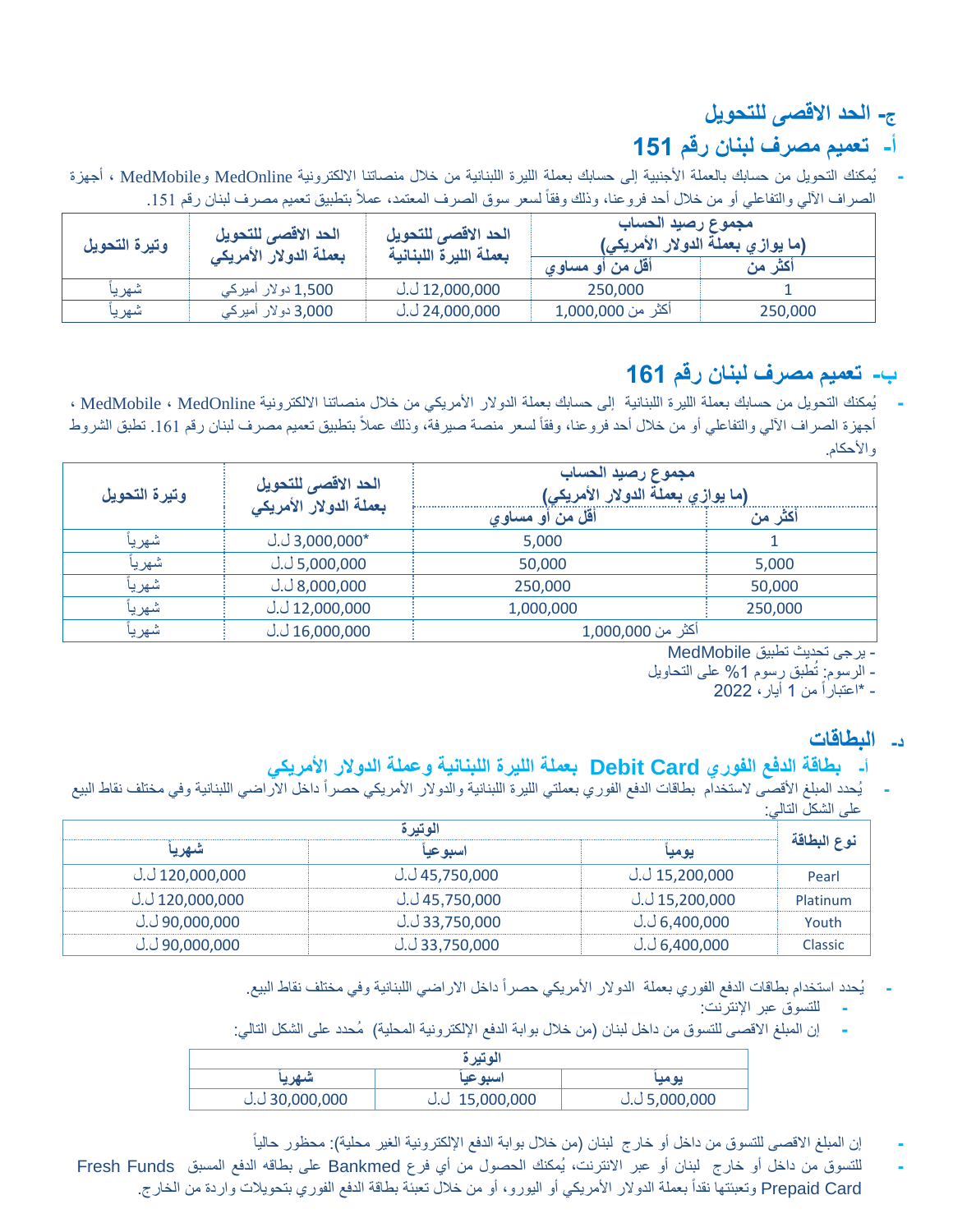## **ب- البطاقة االئتمانية Card Credit بعملة الليرة اللبنانية**

- **-** يحدد استخدام البطاقات االئتمانية بعملة الليرة اللبنانية حصرا داخل االراضي اللبنانية وفي مختلف نقاط البيع.
	- **-** التسوق عبر اإلنترنت:
- إن المبلغ الاقصى للتسوق من داخل لبنان (من خلال بوابة الدفع الإلكترونية المحلية): لغاية 2,000 دولار أمريكي أو ما يعادله شهرياً
	- **-** إن المبلغ االقصى للتسوق من داخل أو خارج لبنان )من خالل بوابة الدفع اإللكترونية الغير محلية( محظور حاليا
- **-** للتسوق من داخل أو خارج لبنان أو عبر االنترنت، يمكنك الحصول من أي فرع Bankmed على بطاقه الدفع المسبق Prepaid Funds Fresh Card وتعبئتها نقداً بعملة الدولار الأمريكي أو اليورو، أو من خلال تعبئة بطاقة الدفع الفوري بتحويلات واردة من الخارج.

## **ت- البطاقة االئتمانية Card Credit بالعملة األجنبية )عملة الدوالر األمريكي وعملة اليورو(**

- يمكن استعمال البطاقات الائتمانية محلياً او في الخارج لدى كافة نقاط الدفع (POS).
- يمكن استعمال البطاقات الائتمانية خارج لبنان و/او عبر الإنترنت وفقاً للسقف الإجمالي والشروط الإضافية الواردة ادناه:

| الوتيرة                  | السقف الإجمالي لاستعمال البطاقة خارج لبنان و/او عبر الانترنت | عملة حساب البطاقة           | نوع البطاقة           |
|--------------------------|--------------------------------------------------------------|-----------------------------|-----------------------|
| شهريأ                    | 100 دولار أميركي                                             | دو لار أمريك <i>ي</i>       | Infinite              |
| شهريأ                    | 100 دولار أميركي                                             | دو لار أمريك <i>ي</i>       | <b>World Elite</b>    |
| شهريأ                    | 50 دولار أميركي                                              | دولار أمريك <i>ي</i>        | Signature             |
| شهرياً                   | 25 دولار أميرك <i>ي  </i> يورو                               | دولار أمريك <i>ي  </i> يورو | Platinum              |
| شهرياً                   | 25 دولار أميركي                                              | دو لار أمريك <i>ي</i>       | <b>Business</b>       |
| شهرياً                   | دولار أميركي 15                                              | دو لار أمريك <i>ي</i>       | Gold                  |
| شهر يأ                   | دولار أميركي 15                                              | دو لار أمريك <i>ي</i>       | <b>Classic</b>        |
| $\overline{\phantom{a}}$ | دو لار أميركي 0                                              | دو لار أمريك <i>ي</i>       | (بطاقة الائتمان) Inet |

\* الشروط اإلضافية:

- ان يتمتع صاحب البطاقة بحسابٍ مصرفي رصيده 50,000 دولار أمريكي أو ما يعادله كحدٍ أدنى، وذلك اعتباراً من تشرين الثاني 2021.
	- ان ال يكون صاحب البطاقة مؤهال لإلستفادة ولم يستفيد من تعميم مصرف لبنان رقم 158 لدى Bankmed.
- في حال حيازة حامل البطاقة ألكثر من بطاقة ائتمان بالدوالر األمريكي / باليورو، يكون السقف اإلجمالي الستعمال البطاقة خارج لبنان و/او عبر االنترنت محصور ببطاقة واحدة فقط وهي البطاقة ذات السقف االعلى المحدد لالستعمال خارج لبنان و/او عبر االنترنت
- في حال حيازة حامل البطاقة لأكثر من بطاقة إضافية. يستفيد فقط أول حامل بطاقة إضافية من السقف الإجمالي لاستعمال البطاقة خارج لبنان و/اوعبر االنترنت المحدد للبطاقة الرئيسية.
- **- معلومات هامة:** اعتبارا من 1 تموز، ،2022 يمكن استعمال البطاقات االئتمانية محليا فقط لدى كافة نقاط الدفع )POS). لالستفادة من التسوق خارج لبنان، برجي تعبئة البطاقة نقداً بعملة الدولار الأمريكي أو بعملة اليورو. كما أنه يُمكنك الحصول من أي فرع Bankmed على بطاقه الدفع المسبقFresh Funds Prepaid Card بعملتي الدولار الامريكي واليورو، وتعبئتها نقداً بعملة الدولار الأمريكي أو اليورو
- **-** يحدد المبلغ األقصى للسحب النقدي حصرا داخل االراضي اللبنانية %10 من مجموع الحد االئتماني لغاية 300 ألف ليرة شهريا ) يسحب المبلغ بعملة الليرة اللبنانية وليس بالعملة االجنبية(

### **ث- برنامج الوالء لبطاقة االئتمان من MedMiles**

اعتبارا من 16 أيار، 2022، سيتم حجب خدمة تحويل الأميال بين مختلف حاملي البطاقات. يُقتصر تحويل الأميال بين الطاقات الخاصة الرئيسية.

## **ج- بطاقة الدفع المسبق Card Prepaid بعملة الليرة اللبنانية**

- **-** يحدد استخدام بطاقات الدفع المسبق حصرا داخل االراضي اللبنانية وفي مختلف نقاط البيع.
- **-** للسحب النقدي والتسوق داخل أو خارج األراضي اللبنانية أو عبر االنترنت، يمكنك الحصول من أي فرع Bankmed على بطاقه الدفع المسبق Fresh Funds Prepaid Card بعملتي الدولار الامريكي واليورو، وتعبئتها نقداً بعملة الدولار الأمريكي أو اليورو، أو من خلال التحويلات الواردة من الخارج.